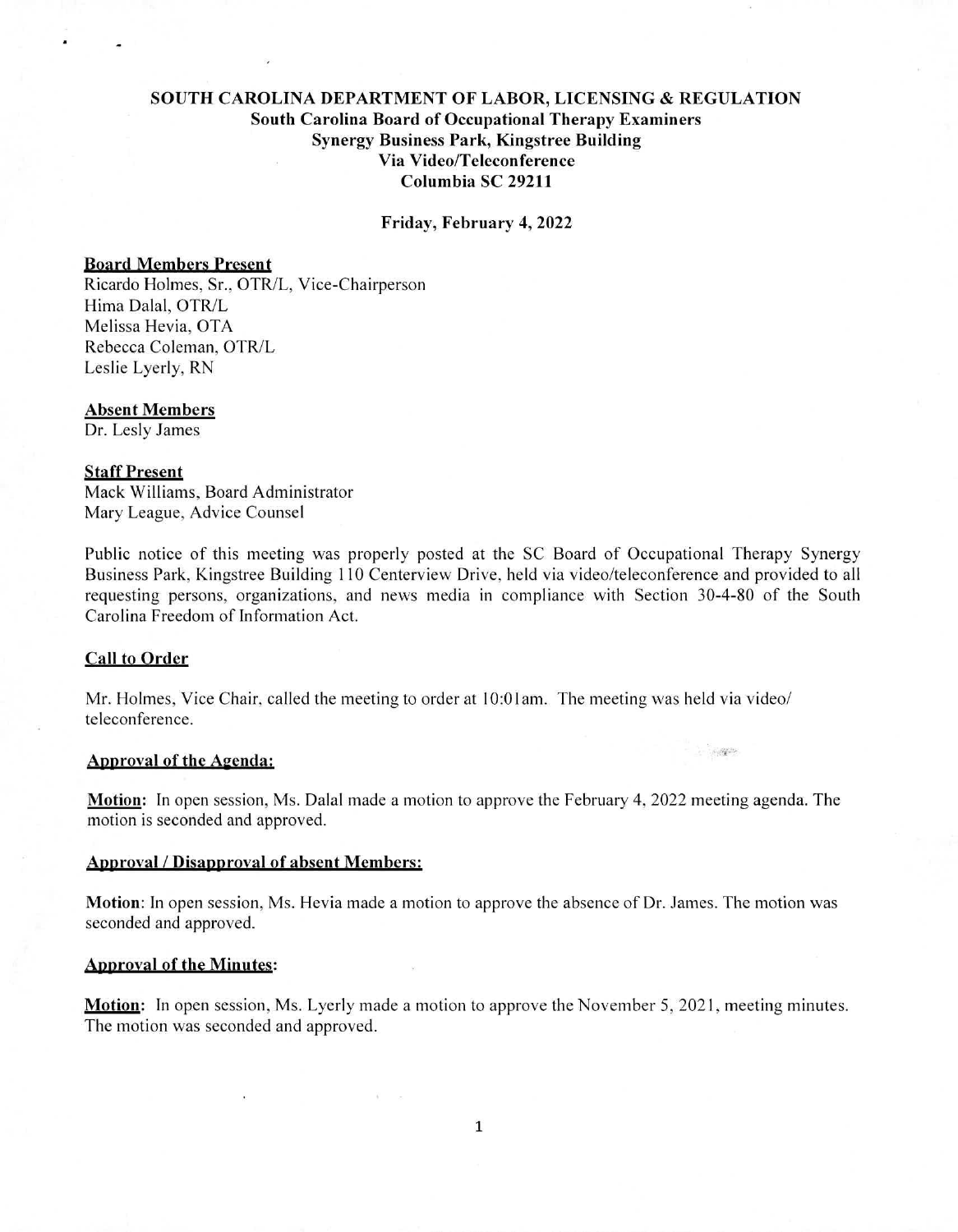Office of Investigations and Enforcement (OIE/IRC) Report: Ms. Branham, presented the statistical report and training report to the Board.

The Board accepted both reports information.

## IRC Recommendations

Ms. Branham presented the IRC report to the Board. Case 2020-3 was recommended for a letter of caution.

Motion: In open session, Ms. Dalal made a motion to accept the IRC recommendation for Case 2020-3 for a letter of caution. The motion was seconded and approved.

Office of General Council (ODC) Report: Mr. Gwynne, Office of Disciplinary Counsel, presented the ODC Report.

The Board accepted the ODC report as information.

finance Report: Mr. Williams, Board Administrator, presented the financial report.

The Board accepted the finance report as information.

Ethics Commission: Mr. Williams reminded the Board to file with the State Ethics Commission prior to the deadline.

#### **Discussion Topics:**

Criminal Background Parameters: The Board discussed criminal background parameters and board disciplinary actions for initial applications.

Motion: In open session, Ms. Dalai made a motion to defer the criminal violation / Board disciplinary parameter to the next scheduled meeting. The motion was seconded and approved.

#### Legal Advice regarding Investigative Process:

Motion: In open session, Ms. Dalal made a motion to go into executive session to get legal advice on the investigative process. The motion was seconded and approved.

Executive Session: No votes were taken during executive session. [10:33 am — 10:42 am]

Motion: In open session, Ms. Hevia made a motion to come out of executive session. The motion was seconded and approved.

2022 SCOTA Annual Meeting: The Board discussed the 2022 SCOTA annual meeting and confirmed the members attending.

2022 AOTA Annual Meeting: The Board discussed the 2022 AOTA annual meeting and confirmed the members attending.

Legislative Update: Mr. Holmes updated the Board on the OT Licensure Compact.